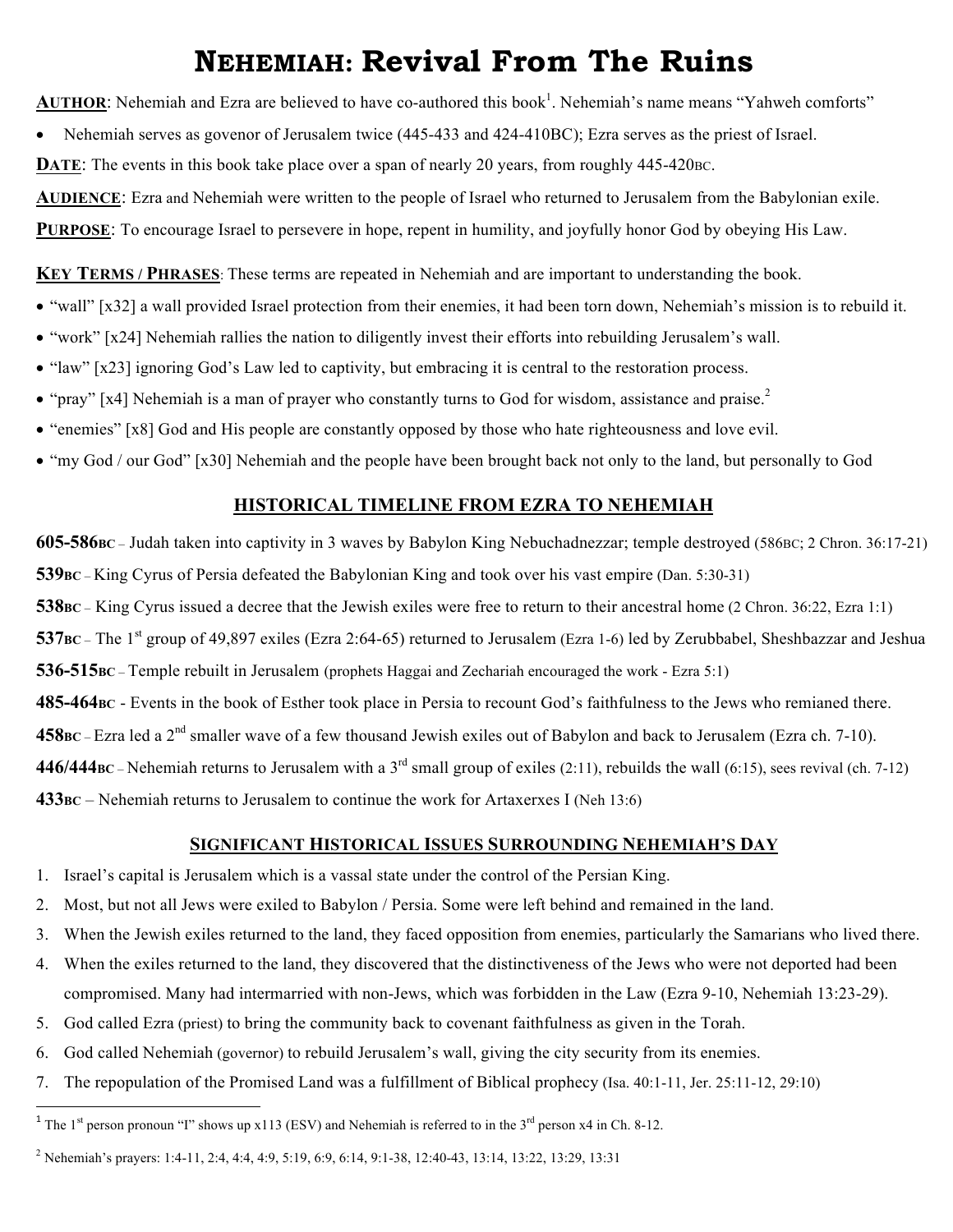#### **OUTLINE OF NEHEMIAH: RETURN, REVIVAL, REJOICING**

## **(1:1-7:73) NEHEMIAH'S RETURN AND RECONSTUCTION**

- 1:1-11 Nehemiah's Prayer for God to Pardon Sin and Provide Success
- 2:1-8 Nehemiah's Prayer Answered and Preparations Awarded
- 2:9-20 Nehemiah Inspects the Wall and Inspires the Workers
- 3:1-32 Nehemiah Entrusts the Work to the People
- 4:1-6:14 Nehemiah Faces Opposition with Faith and Courage
- 6:15-7:4 Nehemiah's Completion of the Wall Brings Praise and Persecution
- 7:5-73 Nehemiah Recalls the Return Under Zerubbabel

## **(8:1-10:39) EZRA'S REVIVAL AND RENEWAL**

- 8:1-12 Ezra Proclaims the Law to the People
- 8:13-9:37 The People Recount God's Faithfulness and Confesses their Rebellions
- 9:38-10:1-39 The People Renew the Covenant with God

# **(11:1-13:31) ISRAEL'S RESETTLEMENT AND REJOICING**

- 11:1-12:26 A Record of Repopulated Jerusalem
- 12:27-47 Nehemiah Dedicates the Wall with Great Rejoicing
- 13:1-31 Nehemiah's Final Reforms

#### **HEBREW CALENDAR OF THE OLD TESTAMENT**

| <b>Hebrew Month</b>                                  | <b>Modern Month</b> | <b>Farm Season</b>             | <b>Climate</b>  | <b>Feasts / Festivals</b>                                                                                  |
|------------------------------------------------------|---------------------|--------------------------------|-----------------|------------------------------------------------------------------------------------------------------------|
| Nisan / Abib<br>(Religious New Year)                 | March/April         | <b>Barley Harvest</b>          | Latter rains    | $14th$ - Passover<br>(Feast of Unleavened Bread)<br>21 <sup>st</sup> - First Fruits                        |
| Iyyar                                                | April/May           | General Harvest                |                 |                                                                                                            |
| Sivan                                                | May/June            | Wheat Harvest<br>Vine Dressing | Dry Season      | $6th$ – Pentecost<br>(Feast of Weeks)                                                                      |
| Tammuz                                               | June/July           | Early Grape Harvest            |                 |                                                                                                            |
| Ab                                                   | July/August         | Harvest: Grapes, Figs, Olives  |                 | 9 <sup>th</sup> - Destruction of Temple*                                                                   |
| Elul                                                 | August/Sept         | Summer Fruit                   |                 |                                                                                                            |
| Tishri<br>(Civil New Year began on 1 <sup>st</sup> ) | Sept/October        | Plowing, Olive Harvest         |                 | $1st$ – Feast of Trumpets<br>$10th$ – Day of Atonement<br>$15th - 21st - Tabernacles$<br>(Feast of Booths) |
| Marchesvan                                           | Oct/Nov             | Olive Harvest, Grain Planting  | Early Rains     |                                                                                                            |
| Chisley                                              | Nov/Dec             | Grain Planting                 |                 | 25- Feast of Dedication*<br>(Festival of Lights, Hanukkah)                                                 |
| Tebeth                                               | Dec/January         | Late Planting, Spring Growth   | Rainy<br>Season |                                                                                                            |
| Shebat                                               | January/Feb         | Late Planting, Winter Figs     |                 |                                                                                                            |
| Adar                                                 | Feb/March           | Pulling Flax, Almonds Bloom    |                 | $14th - 15th - Purim*$                                                                                     |

\*indicates that these celebrations were added later and not part of the original biblical mandate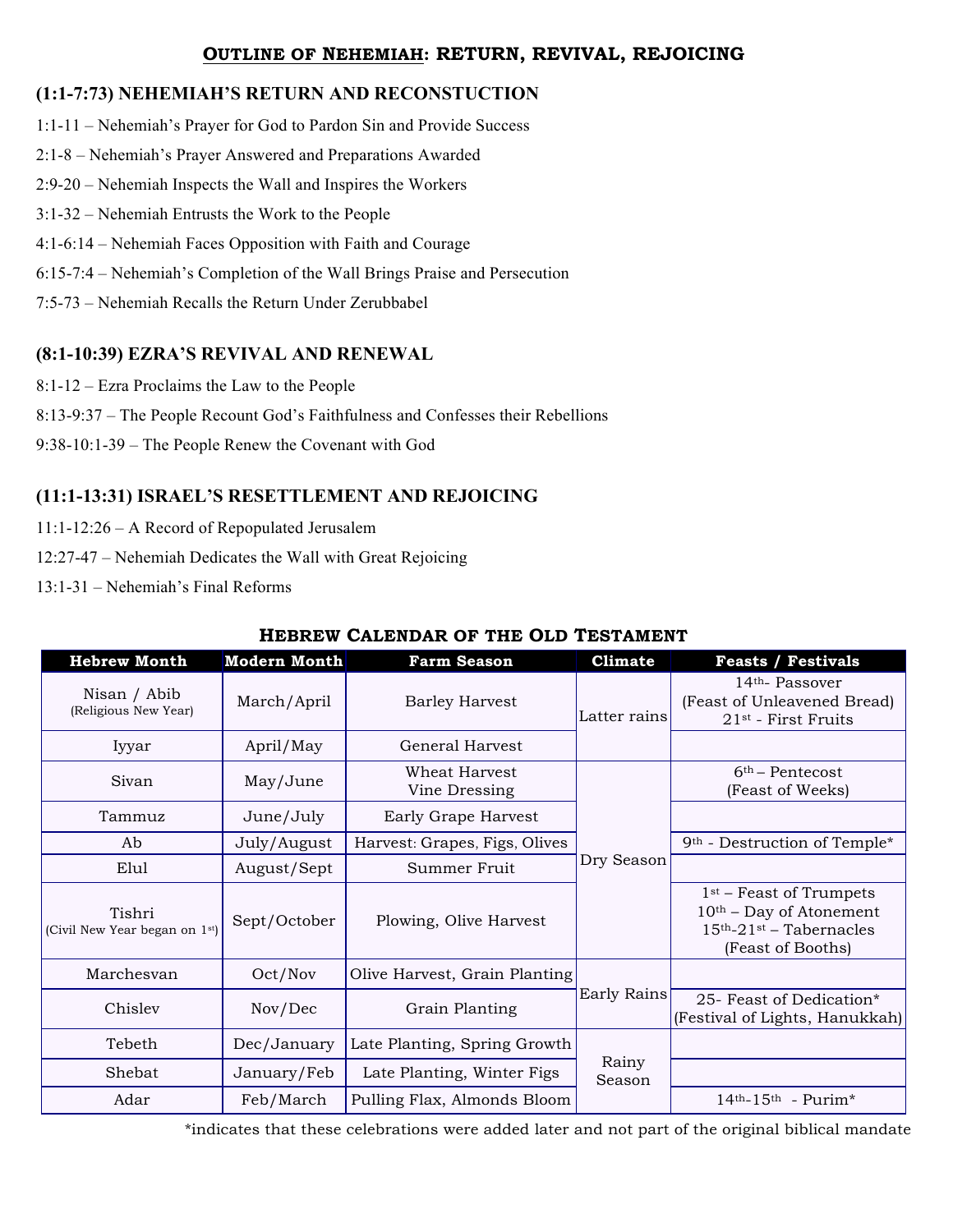#### **THE CITY OF JERUSALEM DURING NEHEMIAH'S DAY**